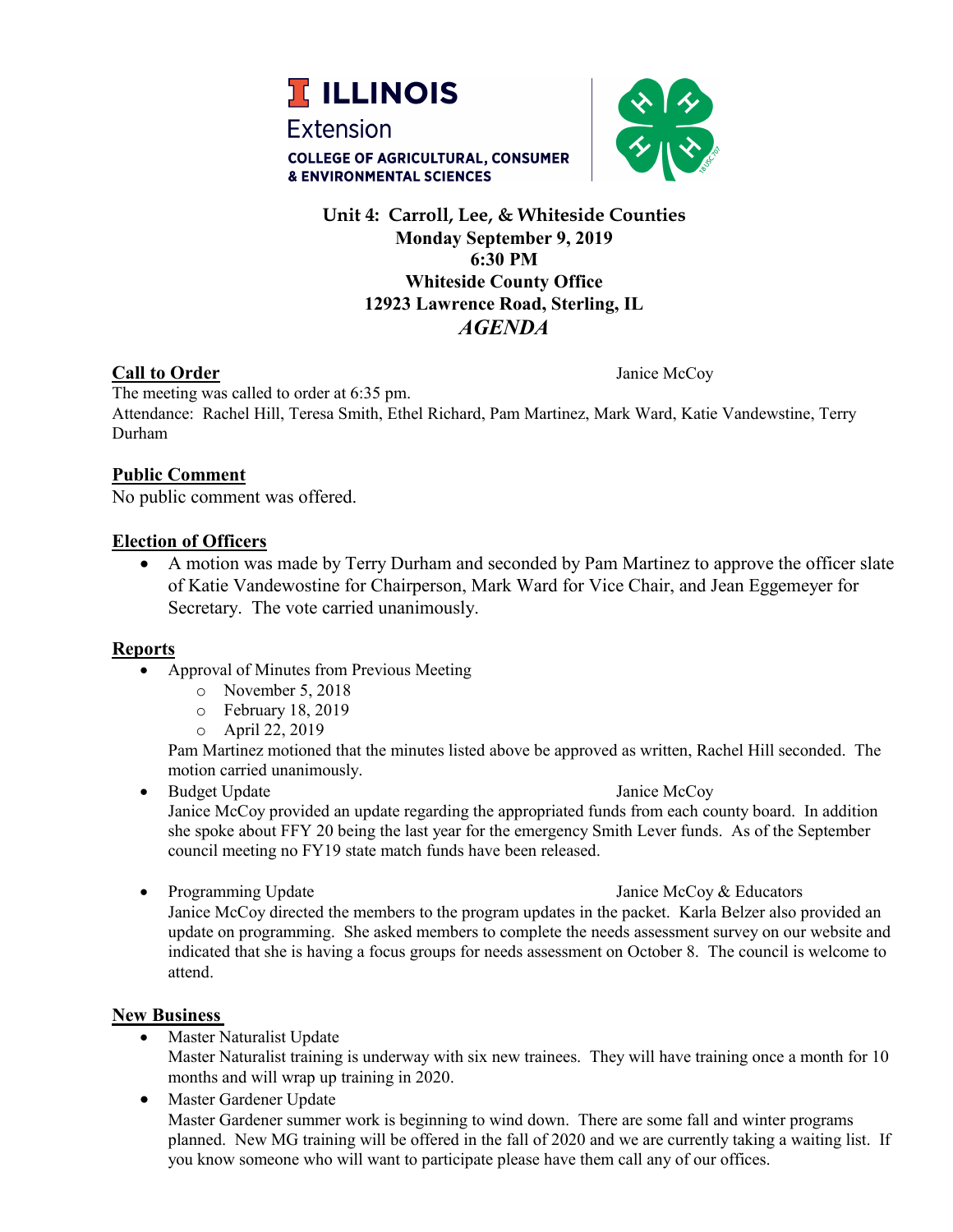- Updated signatories on In/Out Account Janice McCoy
	-
- o Janice, Karla, Bruce, Marilyn
	- Mark Ward motioned to have Janice McCoy, Karla Belzer, Bruce Black, and Marilyn Kemmerer as signatories on the in/out account. Pam Martinez seconded. The motion carried unanimously.

# **Other Business**

- Digital Ambassadors—they have attended training and are awaiting computers to plan their trainings.
- Website Updates—our website has been updated. Please take a look at it and let us know if you see anything we might need to change.
- Office Renovations
- Staffing Update
	- o 4-H Hispanic/Latino EPC—Interviews are being held soon.
	- o SNAP-Ed Community Worker—Linda Whitmer retired in July. Marcia Cruse went from parttime to full-time.
- 2019-2020 Meeting Dates—all meetings begin at 6:30 pm with dinner available at 6:15
	- o September 9
	- o November 4
	- o February 10, 2020
	- o May 4, 2020
	- o September 14, 2020
	- o November 2, 2020
- Any Additional Items—all council members are asked to complete the open meetings act training prior to the next meeting. The training can be found at<http://foia.ilattorneygeneral.net/Default.aspx> Please let Janice know if you have any issues.

**Adjournment** Pam Martinez motioned to adjourn the meeting at 7:30 pm. Teresa Smith seconded. Motion carried.

A tour of the office was conducted at the conclusion of the meeting.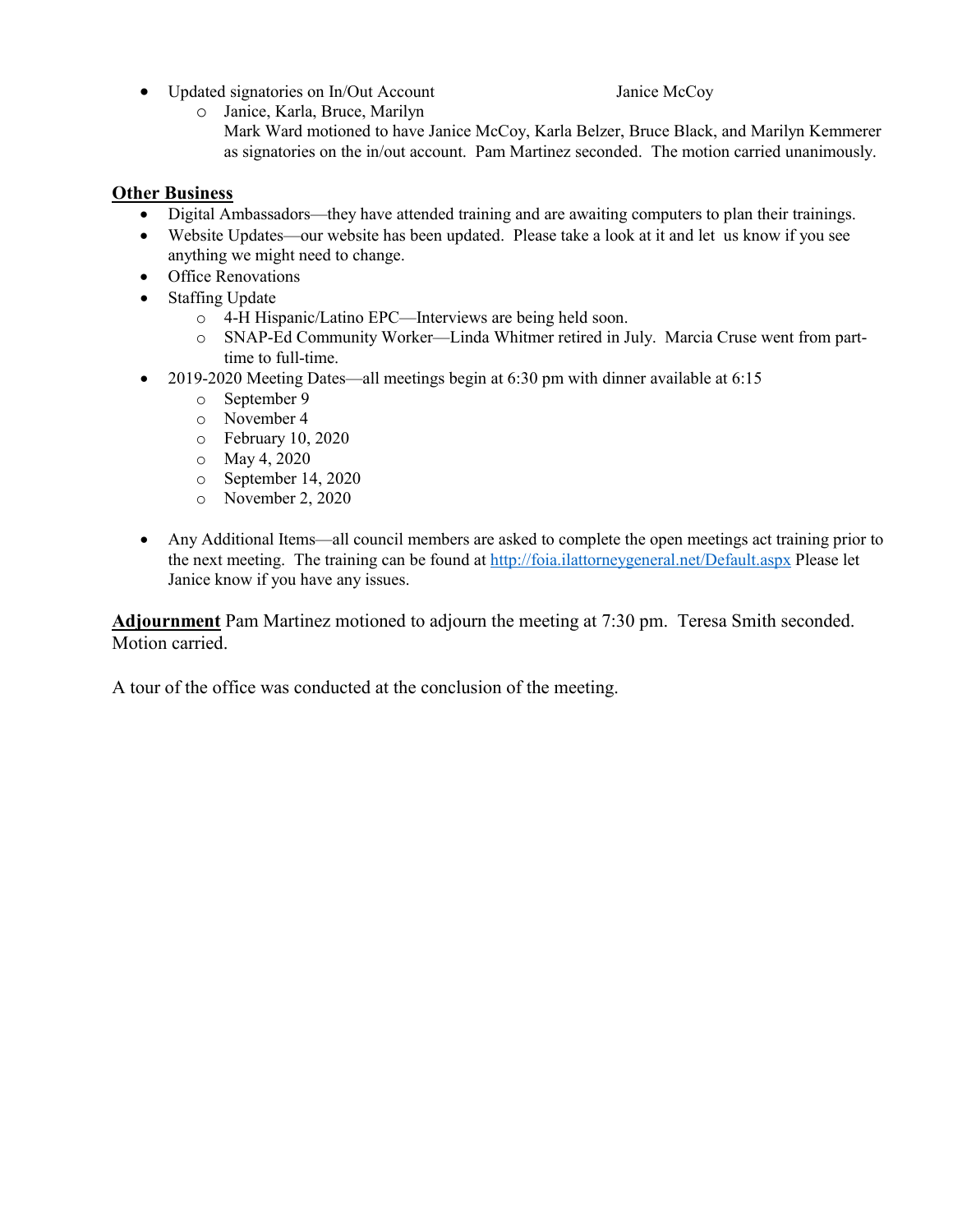**Carroll, Lee & Whiteside Counties Extension Council MINUTES Monday, April 22, 2019**

## **Call to Order:**

The meeting was called to order at 6:30 p.m. by Janice McCoy.

## **Attendance:**

Terry Durham, Mark Ward, Jill Larson, Shirley Rees, Nicole Jones, Jean Eggemeyer Others present: Janice McCoy, Karla Belzer, Martha Ebbesmeyer

### **Public Comment:** None

### **Reports:**

*Approval of Minutes:* A quorum was not present at the start of the meeting. Later in the meeting, Nicole made a motion to accept the minutes of the November 5, 2018, and February 18, 2019, meetings. Mark seconded the motion and the minutes were approved.

*Budget Update:* Janice provided a table and explained the funding sources for the Extension Unit for the benefit of new members. 2019 is the last year that the Unit will receive federal Smith-Lever funds. The Educator Cost Share column indicates funds received from the University of Illinois Extension. It amounts to about 30 percent of the educator cost of the unit.

Carryover/cash reserves are currently at slightly more than \$1 million going into 2020. The Unit plans to whittle that reserve down somewhat. \$600,000 is a reasonable amount to carry over. Janice noted that non-personnel costs have been relatively stable the last few years. She will be asking Lee County to increase their funding amount slightly at the next allocation meeting. She intends to ask Whiteside County for \$150,000 given the reserve amounts.

There was discussion of how to utilize some of the cash reserves. Janice has talked with the landlord of the office building about renovation and expansion that would allow for more office space, more storage space, increased safety, and improvements to the kitchen. Rent would then increase about \$11,000 per year for a nearly doubling of space. The per-square-foot cost would be reduced from \$4.52 to approximately \$3.95. The rough estimate for facility upgrades is \$60,000.

The pilot program for the Hispanic educator has been extended. The unit would like to increase the position work days from two days per week to a full time position in order to attract high quality candidates for the position and allow her/him to do outreach in areas other than 4-H. The move to full time would translate to about a \$20,000 per year increase in personnel costs to the unit. Some of the cost is picked up IL State Extension. The position will be advertised in May or June.

## *Programming Update:*

**Family Life:** Karla reported that the long-term care webinar series recently wrapped up and produced a good reach. There were three sessions of 80-90 participants. The Life Story writing sessions will continue. The Healthy Aging Summit attracted 70 participants and went well. A "Matter of Balance" program will start in two locations coming up. New locations will host the Brain Health series: Prophetstown, Morrison and Dixon. Karla will begin working through the Mindful Schools facilitator course as well.

**4-H and Youth Development:** Martha reported that the school-based 4-H programming is wrapping up and that staff are preparing for summer educational offerings. About 180 youth are currently registered to attend 4-H Camp this June. Girls' Science Siesta is planned for April 27. Seventy boys attended Boys' Science Siesta earlier in the month. Summer STEAAM camps are planned for six locations this summer.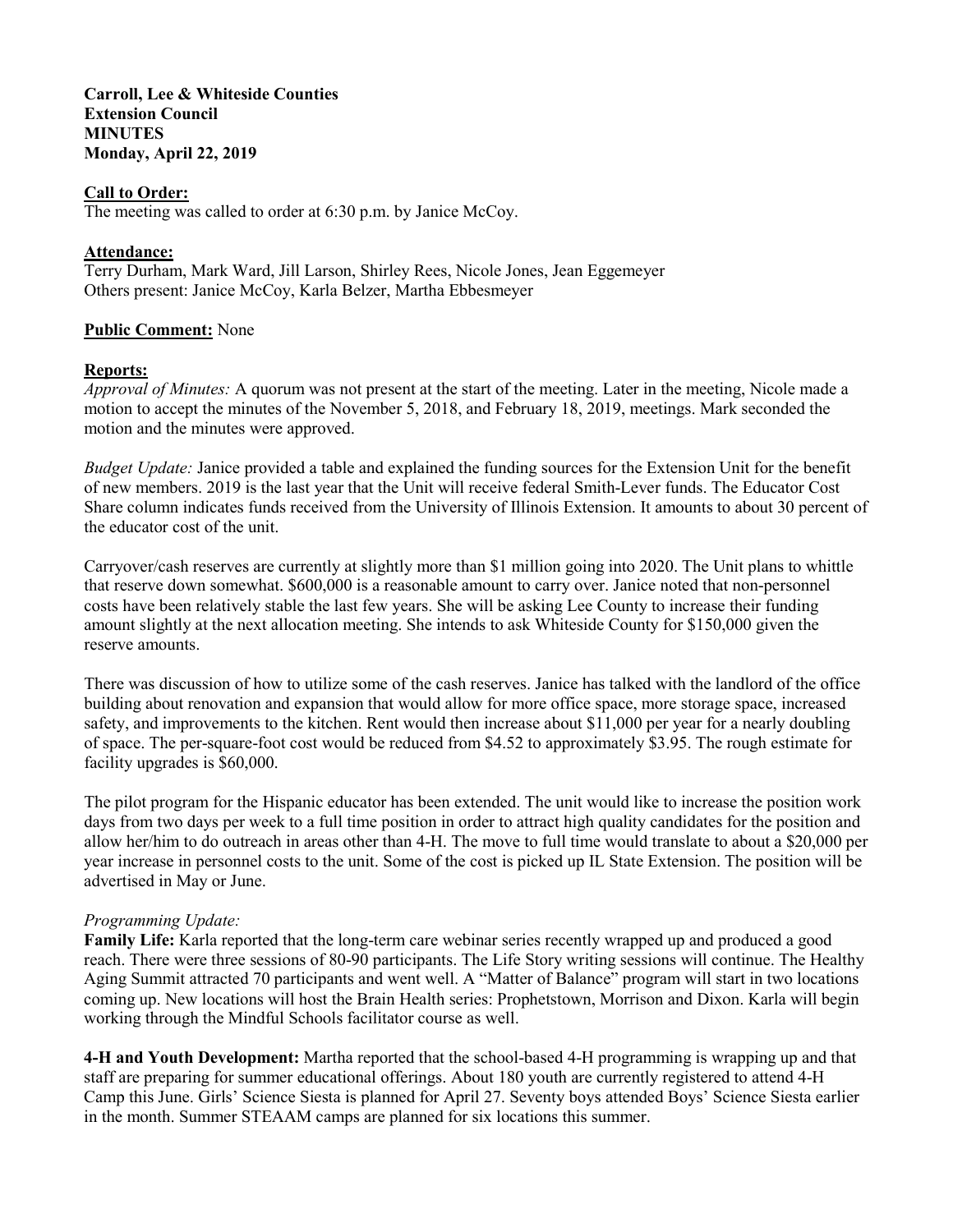## **New Business**

*Master Naturalist Update*: Janice reported that the next Master Naturalist training series begins in June. Mary Nelson is going to try a longer timeframe for training; with one day a month sessions.

*Master Gardener Update:* Janice reported for Bruce Black that he is working with the other organizations to have produce grown in the community garden donated to food pantries. A longer-term goal is to plant fruit trees to offer fruit as well as ground produce.

*SNAP-Ed Update:* Janice reported that Veronica Skaradzinski, SNAP Educator, has been working on health policy, studying school lunch waste and testing creative ways to serve vegetables at Merrill school to increase intake.

*Updated signatories on the In/Out Account:* Tabled until the September meeting.

## **Other Business:**

*Digital Ambassadors:* A grant to start a Digital Ambassadors program was won to train teens with an interest in technology to share that knowledge with adults.

*Staffing Update:* A new staff person, Molly Sedig, has been hired as a 4-H Program Coordinator for Carroll County. She is a former 4-Her and had worked at Sauk Valley Community College in the Financial Aid Department.

*Website Updates:* Karla reported that the State website was being revamped and will be rolled out within the next few months.

*Council Membership:* The Council is in need of a few more members: two from Lee County and two or three from Carroll County. Please let Janice know if you have suggestions of potential members. Candidates don't necessarily have to have been involved with any Extension programs; they can be brought up to speed.

*4-H Dates:* Important 4-H dates were included in the handouts. The Regional and State Dog Shows will be held at Granny Rose in Dixon. The Next Picture Show, Dixon, will host Lee County 4-H participants' visual arts projects August 14-31.

*2019 Meeting Dates:* The final meeting dates for 2019 were set: September 9 and November 4. Meetings begin at 6:30 p.m., with dinner available at 6:15 p.m.

Introductions were made for the benefit of new Council members.

*Additional Items:* None.

The meeting was adjourned at 7:35 p.m.

--Jean Eggemeyer, Secretary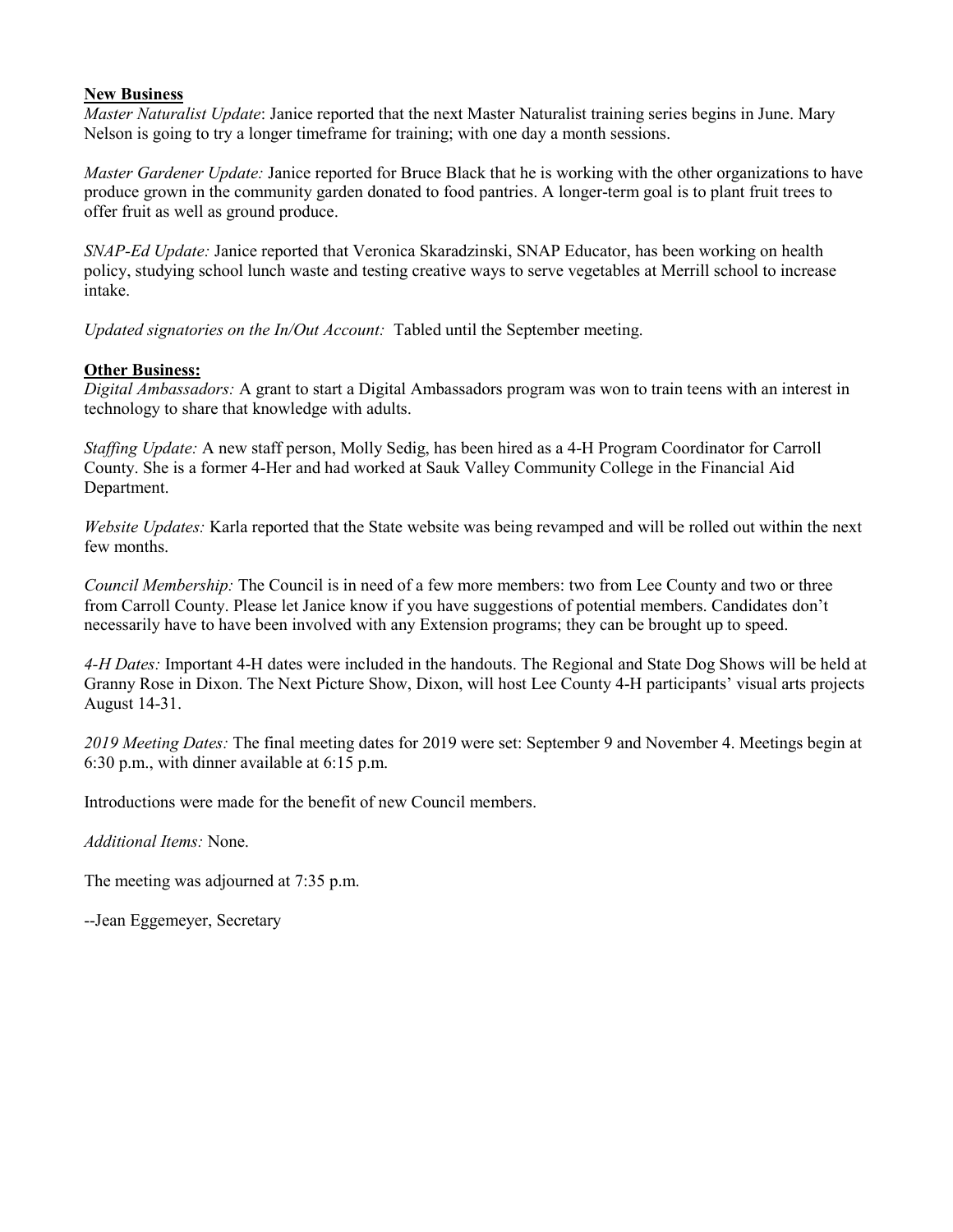**Carroll, Lee & Whiteside Counties Extension Council MINUTES Monday, November 5, 2018**

## **Call to Order:**

The meeting was called to order at 6:30 p.m. by Katie Armstrong.

# **Attendance:**

Carroll: Sheila Alexander, Robin Fisch, Jodi York Lee: Jill Larson, Shirley Rees Whiteside: Katie Armstrong, Pam Martinex, Jean Eggemeyer, Mark Ward, Gene Jacoby

Others present: Janice McCoy, Karla Belzer

### **Public Comment:** None

### **Reports:**

*Approval of Minutes:* Pam Martinex made a motion to accept the minutes of the previous meeting. Jodi York seconded the motion and the minutes were approved.

Introductions were made for the benefit of new Council members.

### *Programming Updates:*

- **Family Life:** Karla Belzer reported that four sessions of Real Colors had been conducted with Halo Branded Solutions, Sterling. She hopes for a continued partnership with the company. The Life Story programming has been going strong for four years and has been impactful for participants. Five Wits Fitness brain exercise classes have been continuing. Karla is looking to expand the program into Lee County on 2019. Parent-Child workshops were delivered at Riverdale and Rock Falls schools with approximately 150 parents and kids participating. Every discipline of Extension is represented with the programming, which won a statewide award. Karla reported that there is a lot of interest in the poverty simulation training. Three sessions are coming up this winter. She asked for volunteer help in delivering the programs.
- **SNAP-Ed:** Janice McCoy reported that the SNAP-Ed program, funded by the U.S. Department of Agriculture, has received a grant for 20+ years. In the past program year, staff conducted 992education sessions, reaching more than 5,000 unduplicated participants. Janice explained the role of Veronica Skaradzinski in the schools and food pantries and the impact the program is making.

#### **New Business**

*Master Naturalist Update*: Janice reported that the Master Naturalists have been busy and mentioned the discovery one group member made of a remnant prairie near Lake Carroll. Another naturalist helps manage the Nachusa Grasslands.

*Master Gardener Update:* Janice reported that six new members have been training and will graduate next week.

*Plan of Work:* Janice led a Plan of Work discussion, focusing on youth leadership. She asked those present for insights into how staff could develop this area further. Several Council members provided feedback.

*Director of Extension Search:* The search for a new leader of the program has begun. The position is housed at the University of Illinois. The search team is looking for an innovative individual who can create positive legislative relationships and guide Extension across our diverse state. Interviews have begun and Janice and Karla were asked to participate in the search. It is hoped that a candidate will be announced by January 1, 2019.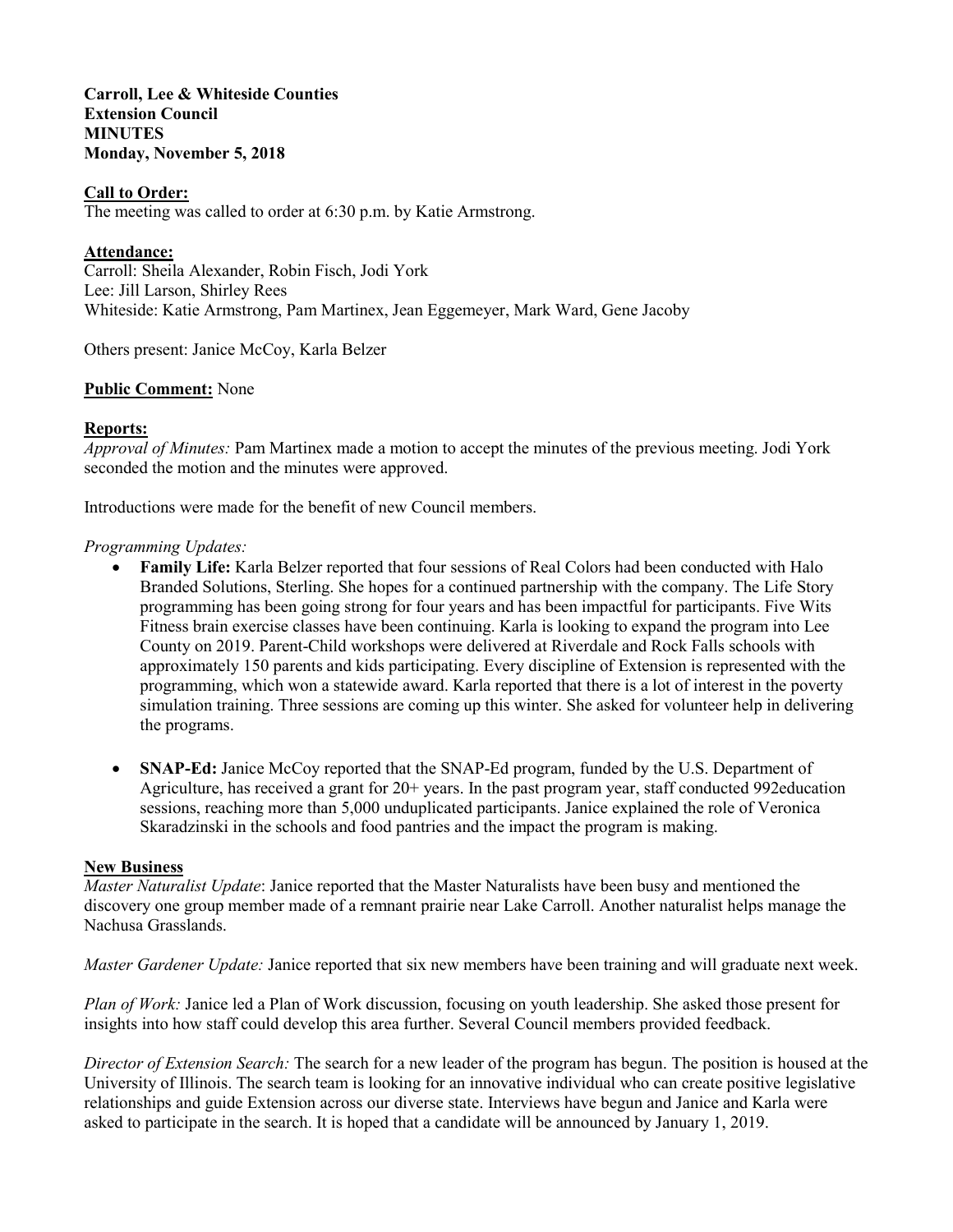*Staffing Update:* Sheila Miller was hired into the SNAP-Ed program, which is now fully staffed. She is expected to be a good fit for the program.

*Volunteer Update:* Carroll County residents are needed to serve on the Council. If you have suggestions, please forward them to Janice.

*Upcoming Meeting Dates:* Dates for 2019 meetings were chosen: February 11, April 22, September 9 and November 4.

*Additional Items:* None.

Janice provided members with Guides for Members documents, updated in 2017.

The meeting adjourned at 7:20 p.m. following a motion made by Pam Martinex and seconded by Jodi York.

--Jean Eggemeyer, Secretary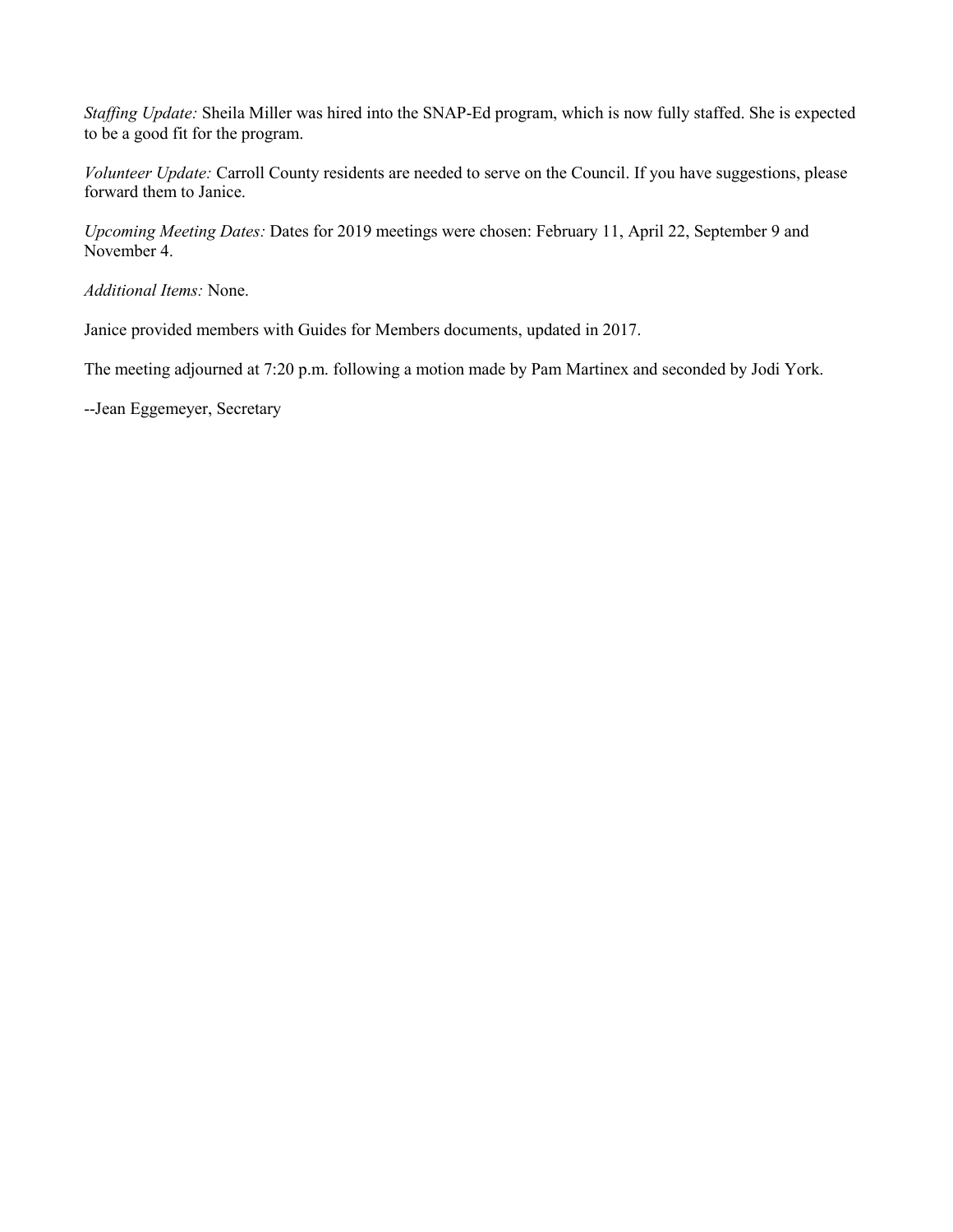



**Carroll-Lee-Whiteside Unit # 4** 

# **Monday February 18, 2019 6:30 PM University of Illinois Whiteside County Office 12923 Lawrence Road, Sterling, IL**

# *Minutes*

# **Call to Order** Janice McCoy

Attendance: Janice McCoy, Karla Belzer, Sheila Alexander, Greg Gates, Mark Ward **Public Comment—No public comments** 

# **Reports**

- Approval of Minutes from Previous Meeting Katie Armstrong
	- o Minutes were not approved, as a quorum was not present.
- Budget Update **Janice McCoy**

- o Janice provided an update regarding the federal dollars that the office has received and an update regarding the Tractor Supply Company fundraiser. The federal dollars will afford us the opportunity to do some office remodeling in FY20.
- o Our unit has participated for several years in the Tractor Supply Fundraiser. Tractor Supply in Dixon sells clovers and then a portion of the funds are given to our local office. The funds can only be used for leadership and camp activities. The Dixon store has raised the most funds in Illinois for the past year.
- 

**• Programming Update** *Janice McCoy & Educators* 

o Please review the staff reports. In addition, Karla spoke about the success of Child Care University, poverty simulations, and brain health programming. Karla also mentioned her partnership with the Sterling Rock Falls Family YMCA and Tri-County Opportunities Council Foster Grandparent program to host the Healthy Aging Summit.

# **New Business**

- Master Naturalist Update
	- o Master Naturalist training is being planned for the summer of 2019 pending enough participation.
- Master Gardener Update
	- o We are planning to offer MG training every other year. Our unit is trying to coordinate with surrounding units to offer training in such a way as not to conflict for participants. People can take MG training anywhere and then volunteer in their home county.
- Sterling office potential renovations
	- o We are planning to do several things as a result of the influx of federal dollars and the amount of cash reserves that we hold: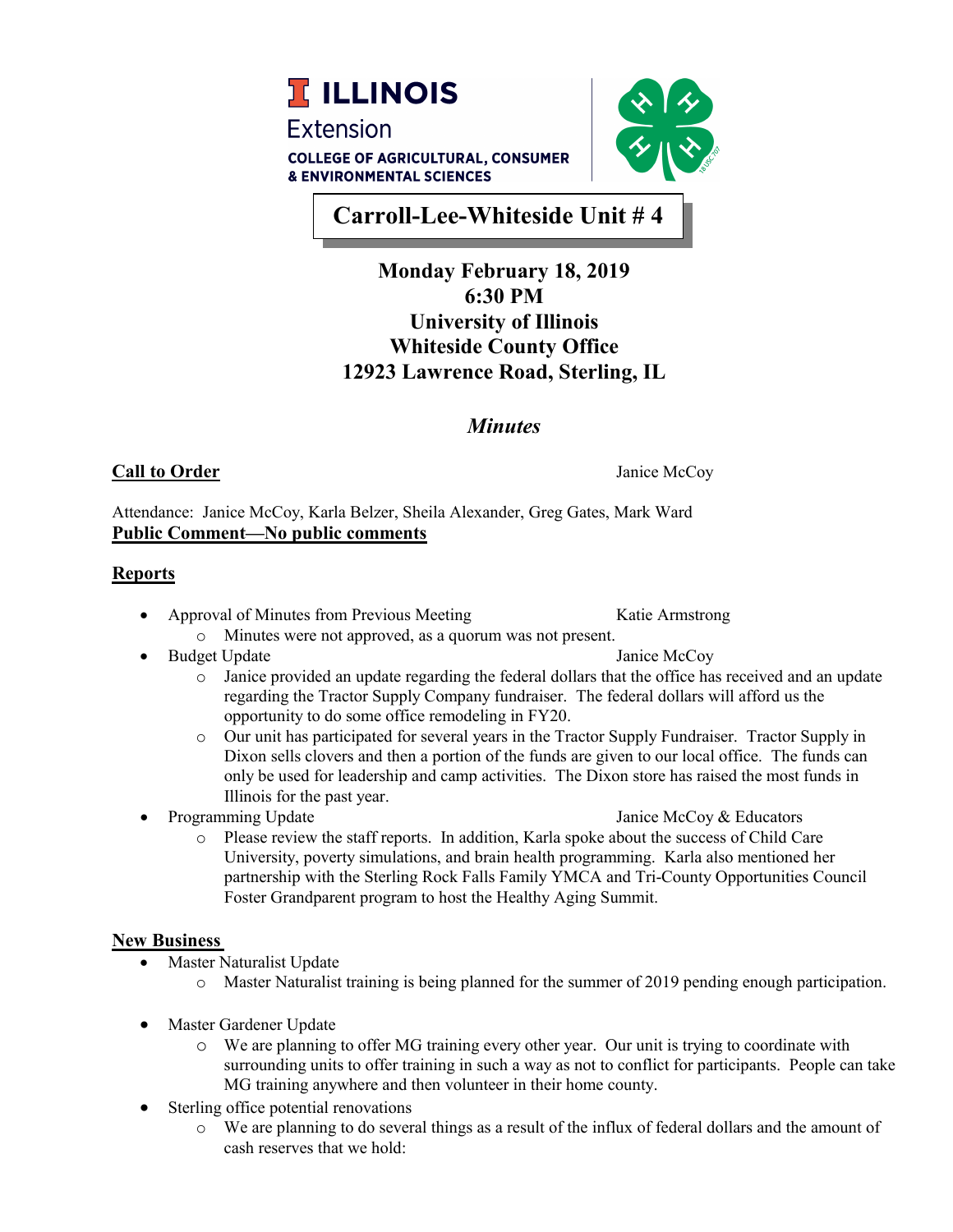- Replace front and back doors with crash bars that can be locked when staff are alone in the building
- **•** Update kitchen to meet health department guidelines
- Expand conference room and storage areas
- Digital Ambassadors Program
	- o Lee and Whiteside Counties are participating in a Microsoft grant funded program to enhance digital literacy. Staff have attended a training in Washington, DC and staff, youth, and adult volunteers will attend a training in Chicago in March. The program will roll out in the summer.
- Website Update
	- o The state has been working on upgrading our unit websites. We had hoped they would be finished by this point but because of the volume of information that is on our sites they will be delayed. Once finished, however, units should find it easier to load information and clients should find it easier to navigate.
- Staff Awards: The following staff have received awards this past year.
	- o Karla Belzer—NEAFCS New Professionals Award
	- o Bruce Black—IEAA in Action Award
	- o Unit Staff—Riverdale School Project—Team Award

# **Other Business**

- Staffing Update:
	- o SNAP-Ed- Sheila Miller has been hired to work as a full-time Community Worker in SNAP-Ed.
	- o We are getting ready for interviews for the 4-H EPC in Carroll County
	- o Dr. Shelley Nickols-Richardson has been hired as the Director of Extension.
- Council Membership
	- o Janice mentioned the need for additional council members as some terms will be expiring. If you have ideas please let Janice know.
- 2019 Meeting Dates—all meetings begin at 6:30 pm with dinner available at 6:15
	- o September 9
	- o November 4
- Any Additional Items

**Adjournment** The meeting was adjourned at 7:30 pm.

Minutes recorded by Janice McCoy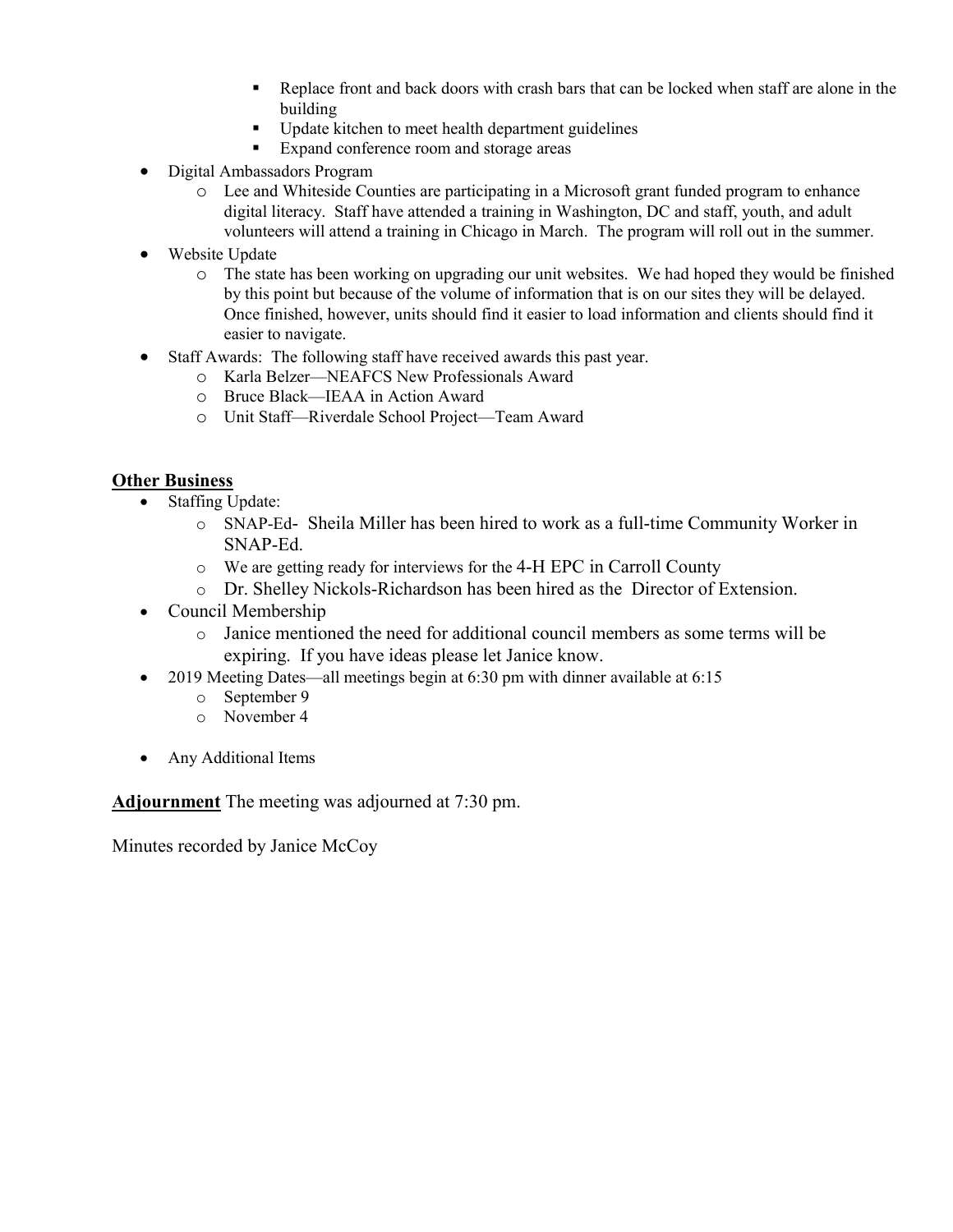

# **Carroll-Lee-Whiteside Unit # 4**

# **Tuesday September 25, 2018 6:30 PM University of Illinois Whiteside County Office 12923 Lawrence Road, Sterling, IL**

# *Minutes*

# **Attendance**

| <b>Carroll</b>          | Lee                         | Whiteside                |
|-------------------------|-----------------------------|--------------------------|
| Robin Fisch—absent      | Jill Larson—absent          | Pam Martinex-Present     |
| Shay Bradbury—absent    | Nicole Jones—Present        | Jean Eggemeyer—absent    |
| Sheila Alexander—absent | Mark Jordan—absent          | Mark Ward-Present        |
| Jodi York--Present      | <b>Shirley Rees-Present</b> | Dian Garcia-Present      |
|                         | Greg Gates--Present         | Gene Jacoby-Present      |
|                         |                             | Katie Armstrong--Present |

# **Call to Order** Janice McCoy

The meeting was called to order at 6:30 pm.

# **Public Comment**

No public comment

# **Reports**

- **Nominations were made for the following officer positions**
	- o Chairperson—Katie Armstrong
	- o Vice Chair—Mark Ward
	- o Secretary—Jean Eggemeyer

First motion to approve the slate of officers was made by Shirley Rees, seconded by Mark Ward Second motion to approve the slate officers was made by Gene Jacobey, seconded by Jodi York Third motion to approve the slate of officers was made by Jodi York, seconded by Nicole Jones The motion carried

# • **Approval of Minutes from Previous Meeting** Chairperson

The council was given time to review the minutes and Jodi York moved to approve the minutes, Shirley Rees seconded the motion. The motion carried.

# • **Financial Report** Janice McCoy

o Signatory approval for in/out account

Janice reported that every year the council must approve the signatories on the in/out account. This is the unit checking account that we pay small expenses from. The majority of our expenses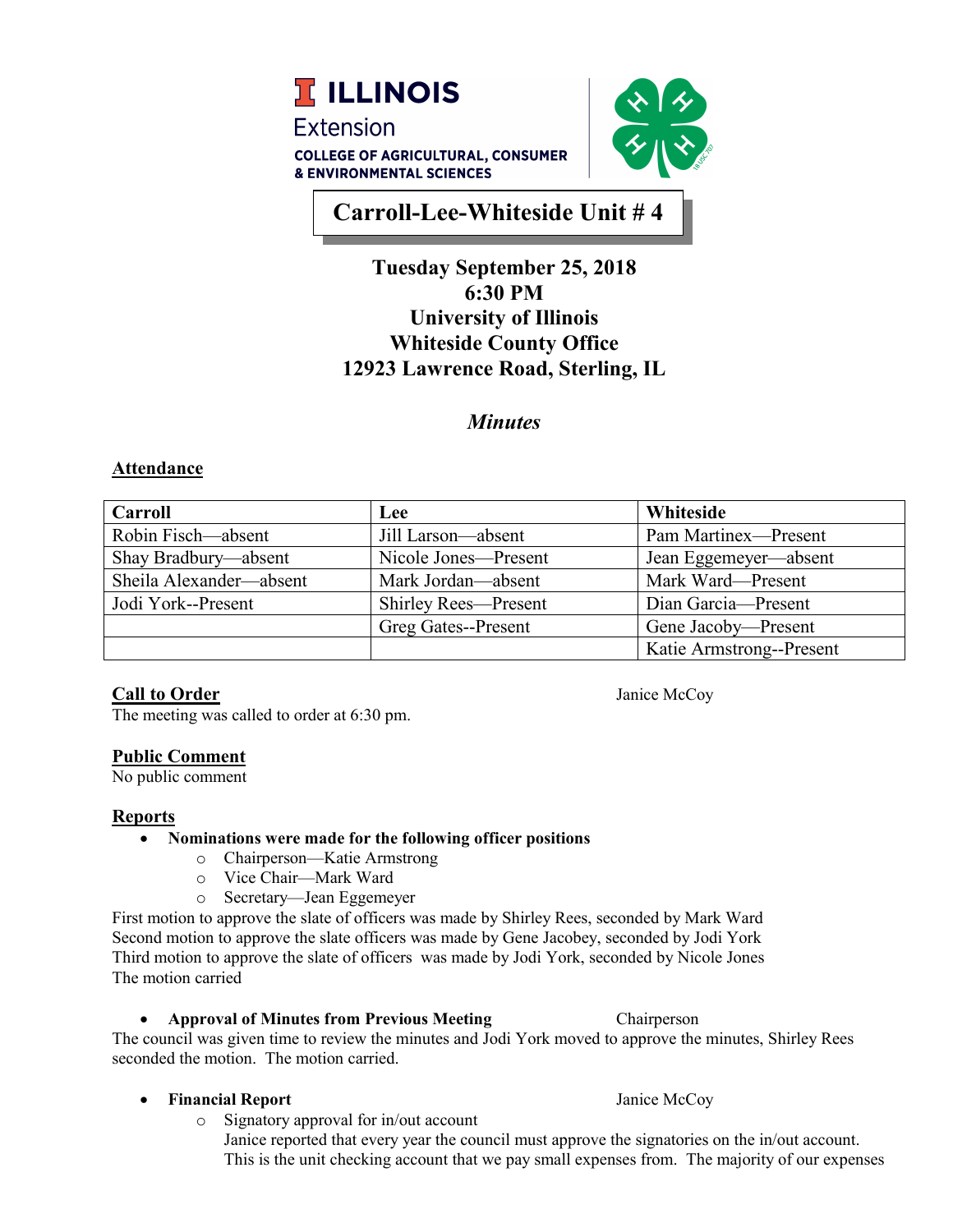are paid from the trust account through expense vouchers or purchase orders. Three staff members are currently able to sign checks and they include Janice McCoy, Karla Belzer, and Bruce Black. Jodi York moved to have Janice McCoy, Karla Belzer, and Bruce Black as signatories on the in/out account held at Community State Bank. Diane Garcia seconded the motion. The motion carried.

o Budget Update

Janice provided the council members with a copy of the unit budget for FY19. She explained the highlights of the budget and answered questions.

## • **Programming Update Janice McCoy & Educators**

# o *Plan of Work/PEARS report*

The staff have been working with a new reporting system for almost a year now. There have been some challenges with the new system but staff seem to be adjusting a bit. As we move forward campus based evaluation staff are making changes to the system and the reporting aspect of it so we are able to use the information better.

## o *Family Life Report*

Karla reported that she was the winner of the National Extension Association of Family and Consumer Sciences Past Presidents Award. This award is given to new professionals with less than three years of experience.

Karla reported that she has presented two teacher trainings in conjunction with the ROE, delivered five wits fitness brain health exercise programs and has started her fourth life story writing program.

Please see her staff report for more details.

## o *Horticulture Report*

Bruce is the recipient of the Illinois Extension Agriculture Association in Action award for new professionals. He also spoke about summer gardens. Six summer gardens were held with about 200 students participating. The Lee County Jr. Gardener program also donated quite a bit of produce to free tables at KSB Hospital.

Please see his staff report for more details.

## o *4-H Report*

Martha reported that overnight 4-H camp had 152 youth attend. Next year camp will be June 10- 14, 2018 at Rock River Christian Camp. We held seven summer STEAAM programs this summer. Martha also coordinated our five summer AmeriCorps members. We were given extra members this year at no cost.

Martha also chaperoned Citizenship Washington Focus with the Illinois delegation. We really encourage youth to participate as this is a great way to meet youth from all over the county and learn about our history and government.

Please see her report for more details.

## **New Business**

- Master Naturalist Update—Master Naturalists held their annual meeting this summer and have participated in a variety of programs including the storybook trail, river watch, and prairie restoration.
- Master Gardener Update--Master gardeners in all three counties have been busy at the farmers markets, teaching summer gardens, providing programming at a variety of locations.